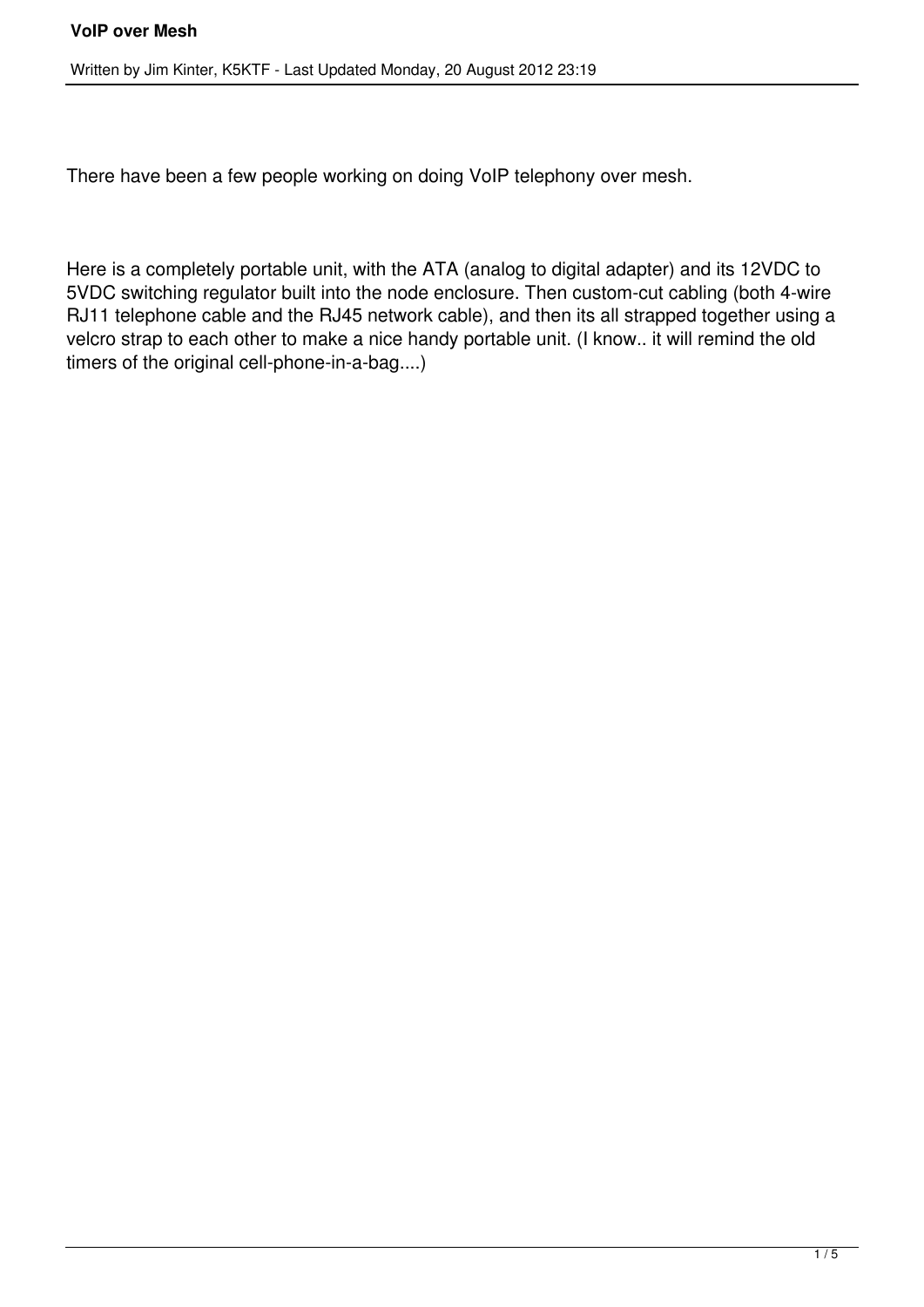## **VoIP over Mesh**

Written by Jim Kinter, K5KTF - Last Updated Monday, 20 August 2012 23:19

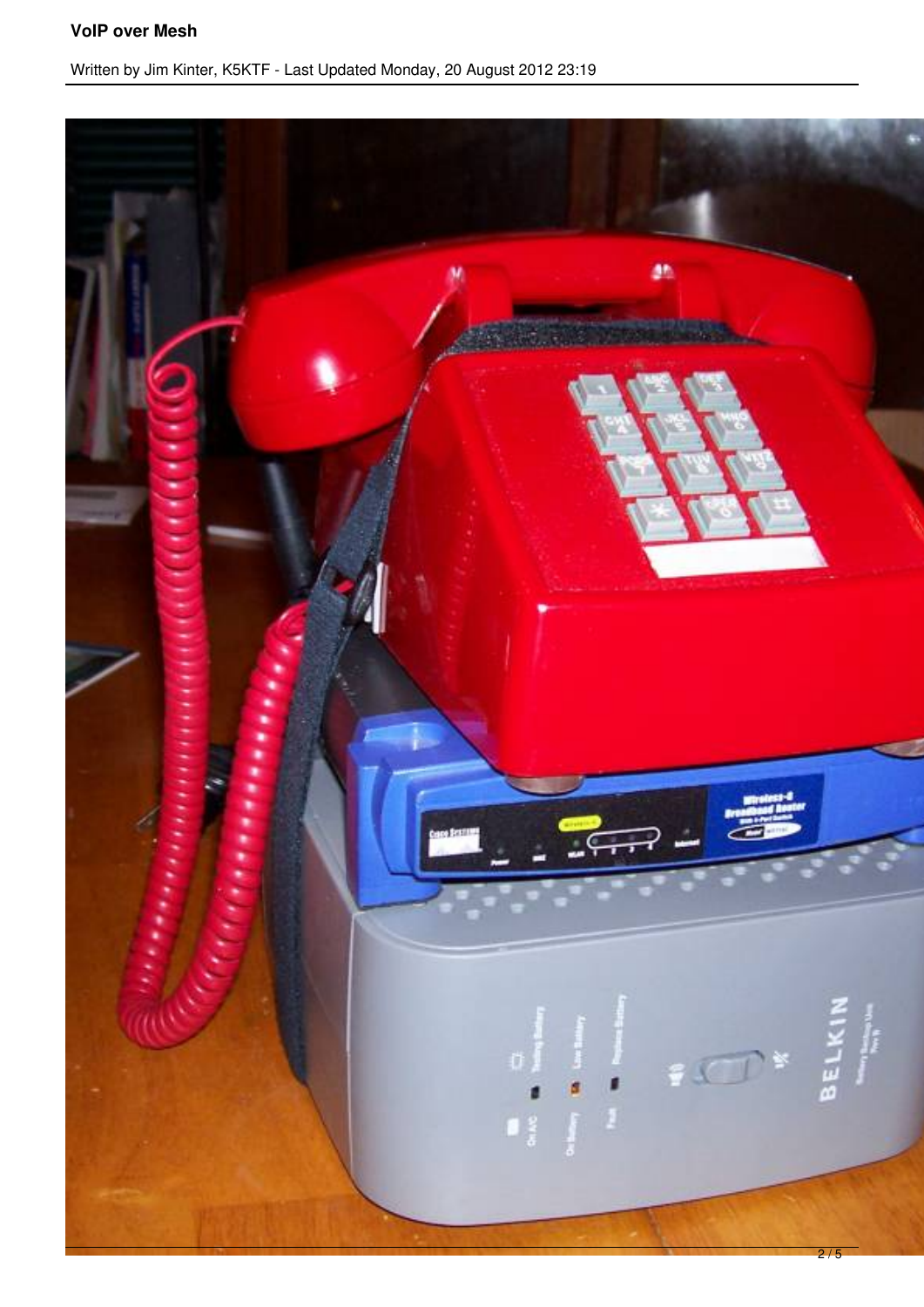Written by Jim Kinter, K5KTF - Last Updated Monday, 20 August 2012 23:19

**töättenä Erichan siina yhti josakite lietettivättija dili ai vyyyyytyi tieti Destoin tehtä aitetto toja aja tehti aino sa**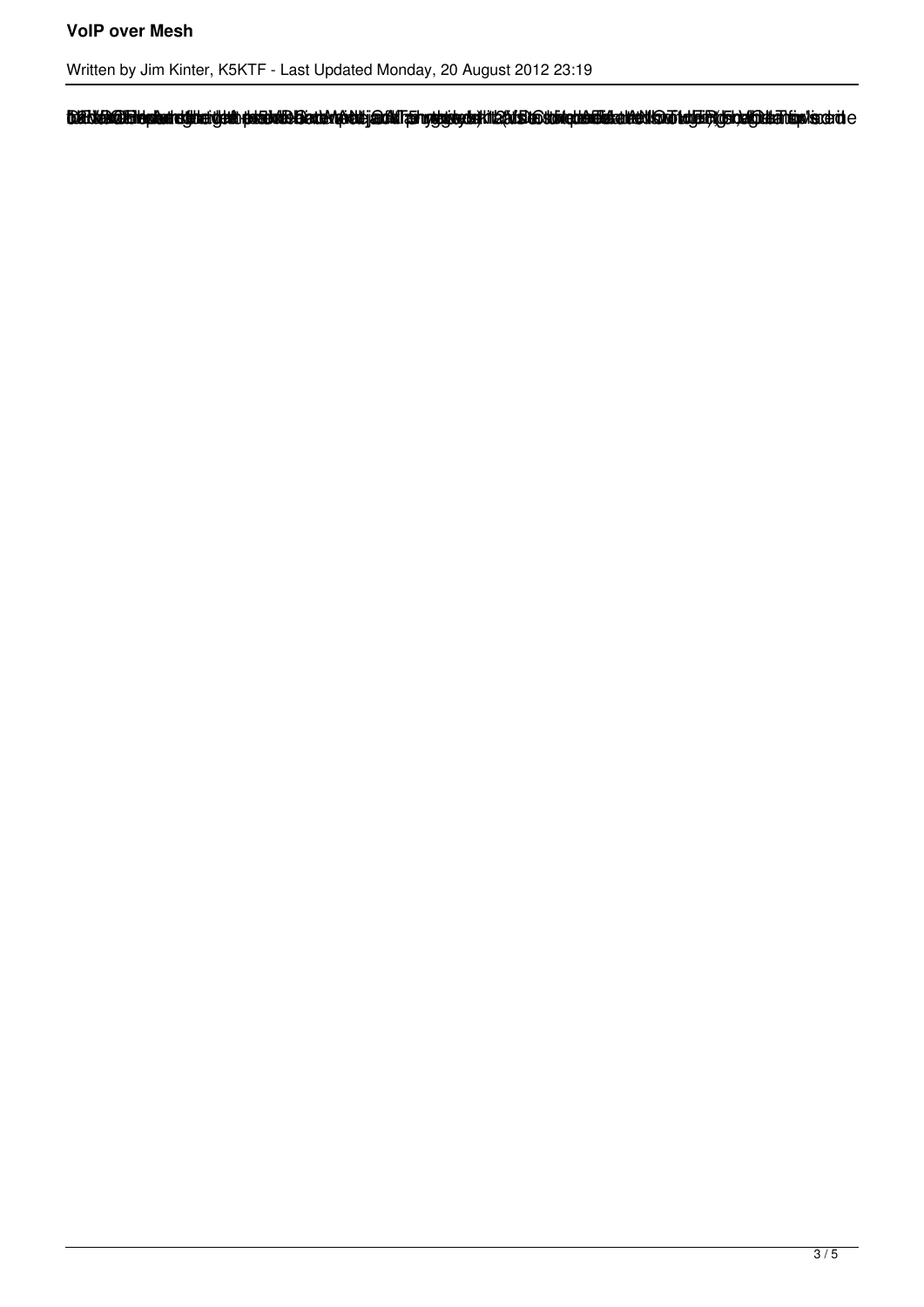## **VoIP over Mesh**

Written by Jim Kinter, K5KTF - Last Updated Monday, 20 August 2012 23:19